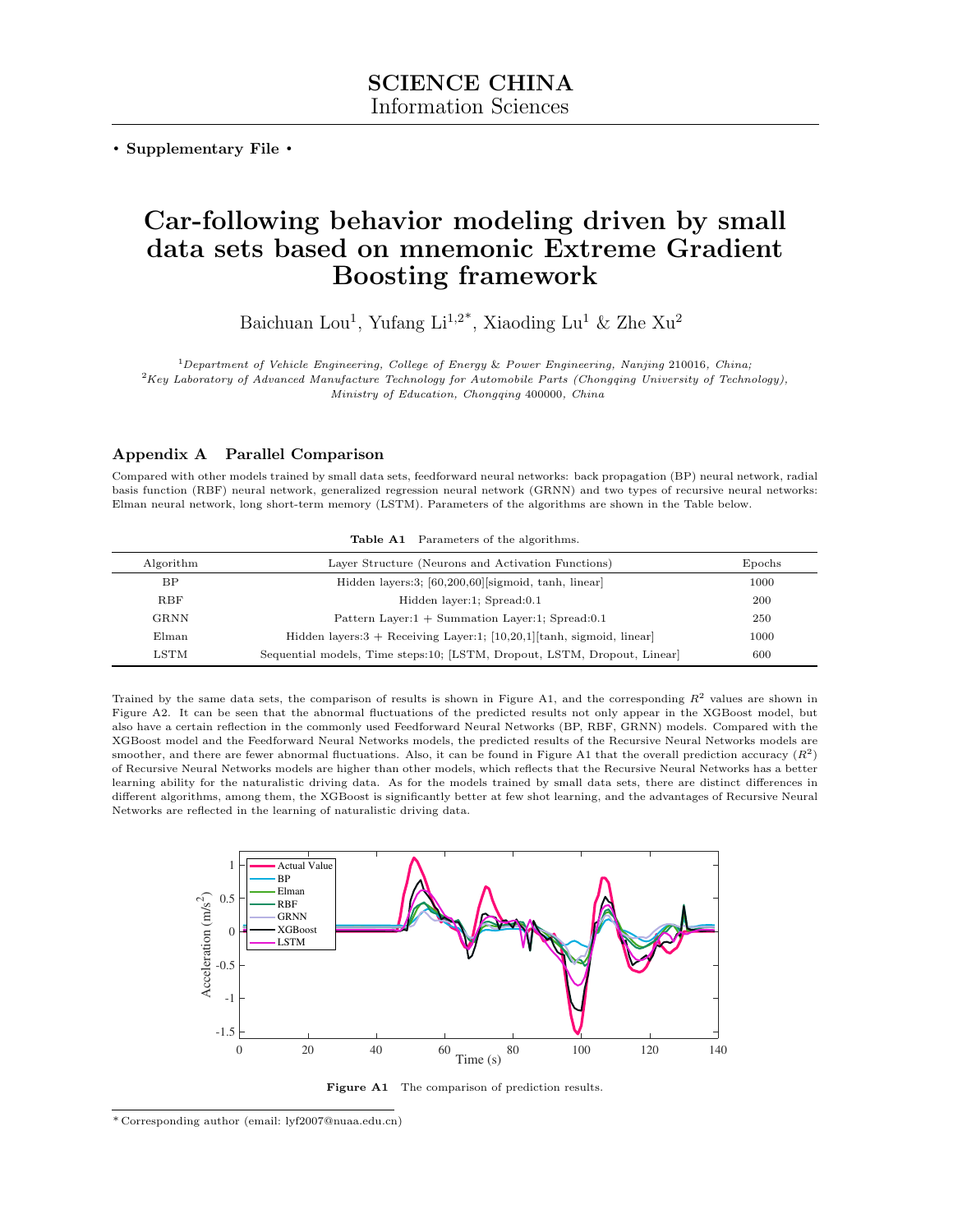

Figure A2 The comparison of prediction accuracy.

In addition, it can be found that the essential defects of XGBoost in establishing data-based car-following model. The prediction of car-following characteristic is essentially a time series issue, considering the real driving state of drivers, the actions of the previous moment will have a great impact on subsequent operations. However, as an algorithm based on the Gradient Boosting Decision Tree (GBDT) [\[1\]](#page-5-0), in the process of learning and modeling, the XGBoost does not take into account the autocorrelation and the misalignment of time series. Compared with Recursive Neural Networks (Elman and LSTM), it has no independent memory functions, which reduces the upper limit of this algorithm for handling the time series issues. This defect directly causes the irregularities and fluctuations of the XGBoost model.

The XGBoost has no essential advantage on the time series issues such as car-following predictions, but relying on the excellent few shot learning ability, it still has a pretty good performance in the previous research, as shown in Figure 8. This also gives us great confidence to investigate XGBoost further. In order to remedy its limitation on the memory of time series, we add the memory units of Recursive Neural Networks to the XGBoost framework. Meanwhile, physical constraints are considered according to the real driving experience. The following research is based on this improved XGBoost framework, called Mnemonic XGBoost or M-XGBoost.

### Appendix B Personalized Dynamic Constraints

The constraint of driving safety can avoid the potential safety hazards caused by prediction errors [\[2\]](#page-5-1), the main parameters of this constraint are the minimum acceptable following distance  $d_{min}$  and the minimum acceptable braking time t, the constraint is shown as follows.

$$
a \leqslant 2\frac{\Delta s - d_{m}in - v_{i}t}{t^{2}}
$$
\n(B1)

The energy consumption is proportional to the acceleration and the jerk of the vehicle [\[3\]](#page-6-0), the main parameters of this constraint are the current acceleration  $a_f$ , the current jerk  $j_f$ , the constraint is shown as follows.

$$
\begin{cases} a_{f,min} \leqslant a_f \leqslant a_{f,max} \\ j_{f,min} \leqslant j_f \leqslant j_{f,max} \end{cases} \tag{B2}
$$

The driving comfort is also proportional to the acceleration and the jerk of the vehicle [\[4\]](#page-6-1). The goal of expected following distance is also required, which is shown as follows. The main parameters of this constraint are the proportionality coefficient c and the expected following distance  $d_e$ .

$$
When \Delta s > d_e, a = ca_i \tag{B3}
$$

The constraints used in this paper are implemented by the algorithm shown as follows.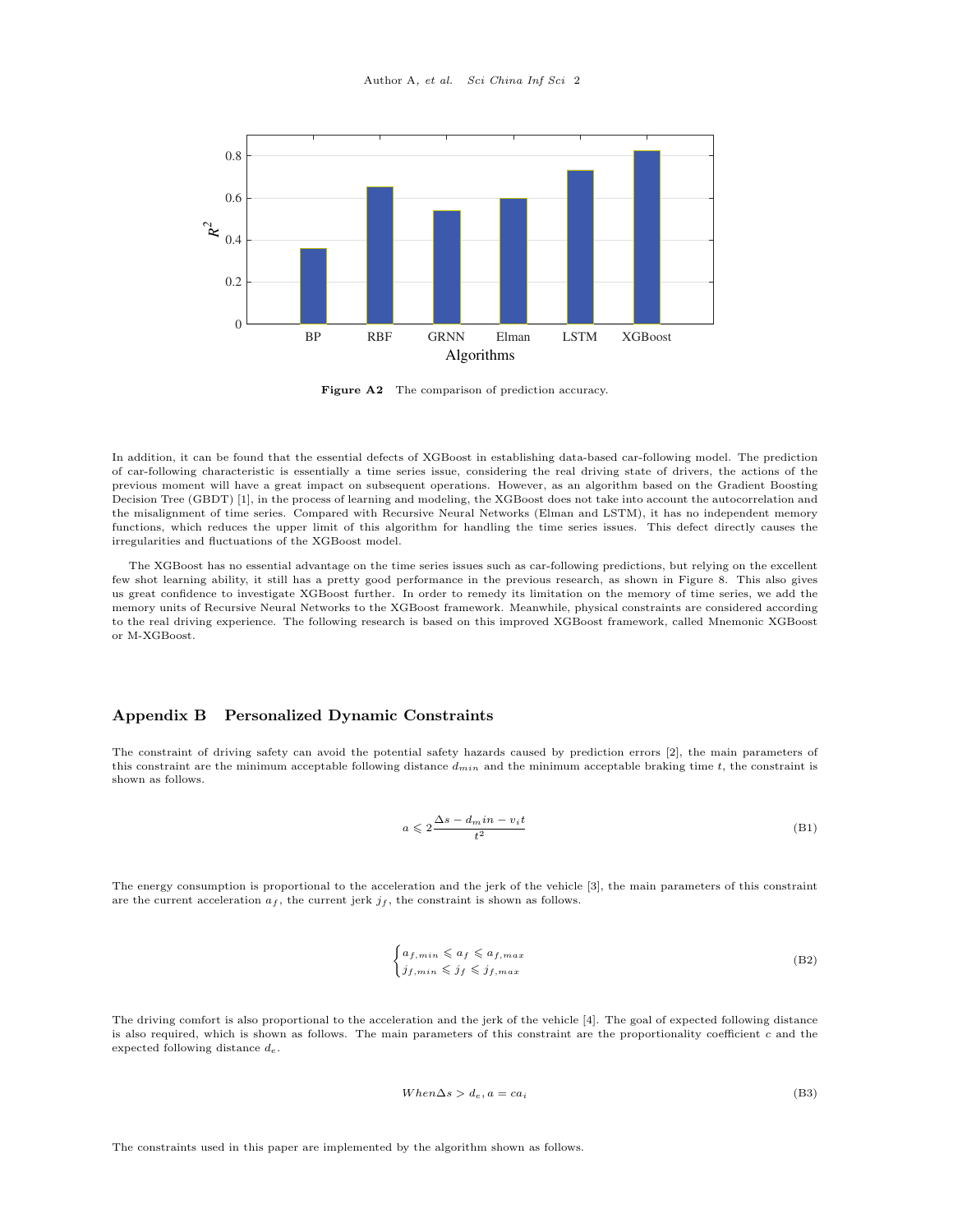| <b>Algorithm 1: Personalized Dynamic Constraints</b>                                                    |  |  |  |  |
|---------------------------------------------------------------------------------------------------------|--|--|--|--|
| <b>Input:</b> $a_i$ , predicted acceleration of the rear car                                            |  |  |  |  |
| $\Delta s$ , current distance                                                                           |  |  |  |  |
| <b>Input:</b> $a_{\text{max}}$ , maximum acceleration; $b_{\text{max}}$ , maximum breaking acceleration |  |  |  |  |
| $j_{+}$ , maximum jerk; $j_{-}$ , minimum jerk                                                          |  |  |  |  |
| Input: $d_{\min}$ , minimum acceptable following distance                                               |  |  |  |  |
| $t$ , minimum acceptable braking time                                                                   |  |  |  |  |
| $d_e$ , expected following distance                                                                     |  |  |  |  |
| $c$ , proportionality coefficient                                                                       |  |  |  |  |
| $\Delta t \leftarrow 1$<br>$\frac{1}{2}$ sampling frequency (1Hz)                                       |  |  |  |  |
| $\frac{1}{2}$ acceleration constraints (fuel & comfort)<br>if $a_i \leq b_{\text{max}}$                 |  |  |  |  |
| $a_{il} \leftarrow b_{max}$                                                                             |  |  |  |  |
| elseif $a_i > a_{max}$                                                                                  |  |  |  |  |
| $a_{i1} \leftarrow a_{max}$                                                                             |  |  |  |  |
| end                                                                                                     |  |  |  |  |
| if $a_i \leq a_{i-1} + i \Delta t$<br>// jerk constraints (fuel $&$ comfort)                            |  |  |  |  |
| $a_{i1} \leftarrow a_{i-1} + i \Delta t$                                                                |  |  |  |  |
| elseif $a_i \ge a_{i-1} + j_+ \Delta t$                                                                 |  |  |  |  |
| $a_{i1} \leftarrow a_{i-1} + j_+\Delta t$                                                               |  |  |  |  |
| end                                                                                                     |  |  |  |  |
| if $a_i \geq 2(\Delta s - d_{\min} - v_i t)/t^2$<br>$\frac{1}{3}$ safe distance constraint (safety)     |  |  |  |  |
| $a_{il} \leftarrow 2(\Delta s - d_{\min} - v_{il})/t^2$                                                 |  |  |  |  |
| end                                                                                                     |  |  |  |  |
| if $a_i > 0$ & $\Delta s > d_e$<br>// expected distance constraint (comfort)                            |  |  |  |  |
| $a_{i1} \leftarrow ca_i$                                                                                |  |  |  |  |
| end                                                                                                     |  |  |  |  |
| <b>Output:</b> $a_{il}$ , current acceleration of the rear car                                          |  |  |  |  |

Figure B1 Personalized dynamic constraint algorithm.

## Appendix C M-XGBoost Verification

The predicted results of the XGBoost, LSTM, the M-XGBoost and constrained M-XGBoost models are compared with the actual value, as shown in Figure C1. Assume that the driver want to follow the front car comfortably and safety, and maintain a relative distance of 60 m. With the goal of this, the personalized dynamic constraints are verified in this part. The constraint items used in this part are as mentioned in Figure B1. The constraint parameters adjusted for this goal are shown in Table C1,  $j_+$  is the maximum jerk, j– is the minimum jerk,  $a_{max}$  is the maximum acceleration,  $b_{max}$  is the maximum breaking acceleration, t is the minimum acceptable braking time,  $d_e$  is the expected following distance and c is the proportionality coefficient.

| <b>Table C1</b> Expected constraint parameters. |           |                   |              |      |              |  |  |
|-------------------------------------------------|-----------|-------------------|--------------|------|--------------|--|--|
| $u_{max}$                                       | $v_{max}$ |                   |              |      | $u_{\sigma}$ |  |  |
| 2.5m/s <sup>2</sup>                             | $-5m/s^2$ | $0.25m/s^{\circ}$ | $-0.2 m/s^3$ | 1.5s | 60m          |  |  |



Figure C1 The comparison of models prediction results.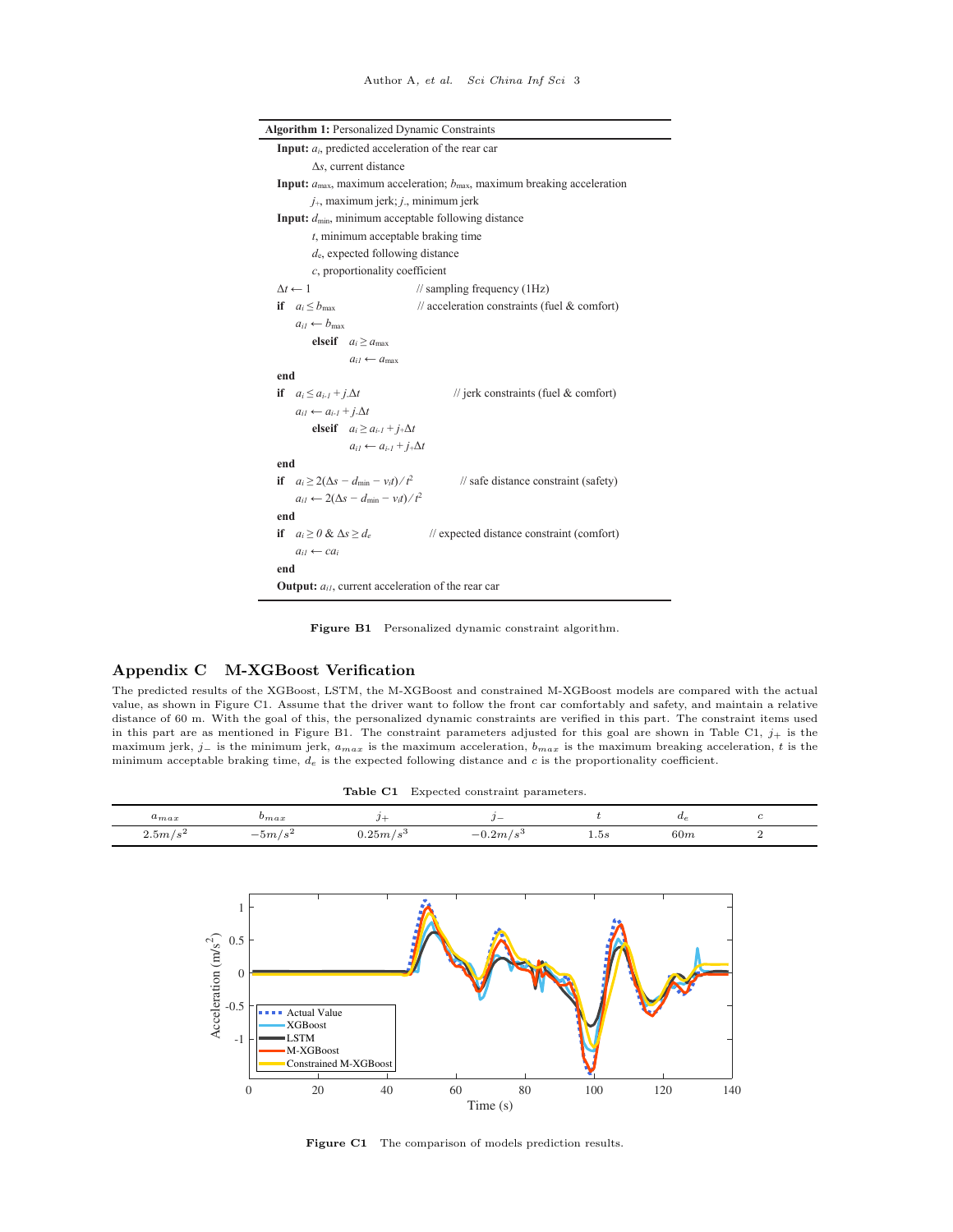#### Author A, et al. Sci China Inf Sci 4

|  | <b>Table C2</b> The comparison of prediction accuracy. |  |  |
|--|--------------------------------------------------------|--|--|
|--|--------------------------------------------------------|--|--|

| Model                 | RMSE   | MAE    | $\,R^2$ |  |
|-----------------------|--------|--------|---------|--|
| XGBoost               | 0.1760 | 0.1091 | 0.8262  |  |
| $_{\rm LSTM}$         | 0.2181 | 0.1370 | 0.7330  |  |
| M-XGBoost             | 0.0941 | 0.0608 | 0.9503  |  |
| Constrained M-XGBoost | 0.2136 | 0.1345 | 0.7439  |  |

It can be seen from the evaluation indicators, shown as Table C2, the RMSE of the M-XGBoost is reduced by 46.5%, the MAE is reduced by 44.0%, and the  $R^2$  is increased by 15%. It can be seen that, compared with the prediction result of the original M-XGBoost, after the constraint process the peaks and troughs of the results are reduced, and shown as the indexes (RMSE,  $MAE, R<sup>2</sup>$ ), compared with the results of original M-XGBoost, the constrained results are not good at fitting the actual value, but the overall trend of it is smoother. Meanwhile, the transition state (50-90s) of constrained results are increased to counteract the iteration errors, which prevents the relative distance become farther and farther. The personalized dynamic constraints ensure the coordination of car-following state and avoid the risk caused by prediction errors.

The method of trajectory reconstruction is used to verify the follow-up ability of the predicted results. Considering the time interval of the Cell (10s), the number of input samples should be a multiple of 10. In this paper, a straight-line following process 40-80 s of the test set is selected, and this process starts from the standstill. The trajectory reconstruction starts from 40 s, and the state parameters (relative velocity, relative distance and velocity) at this moment are initial values. The overall process is to iteratively calculate the state of the next moment based on the state of the current moment, the iterative process is shown as Equation C1 and Figure C2.



Figure C2 Trajectory reconstruction.

Furthermore, the reconstructed displacement results of these models are shown as Figure C3, the dashed line and solid lines indicate the displacement of the front car and rear car respectively. It can be seen that the following performance of constrained results is better than the original M-XGBoost. Within the range of 30-40 s, the displacement results of original M-XGBoost gradually deviates from the actual trajectory, the offset reaches about 50 m at the time of 40 s and it may increase further. This is caused by iteration errors generated from the car-following prediction. However, the iteration errors of constrained results are identified and counteracted by the personalized dynamic constraints. As previously assumed, shown as Figure C3, it maintains a proper following distance of about 60 m, which verifies the effect of personalized dynamic constraints.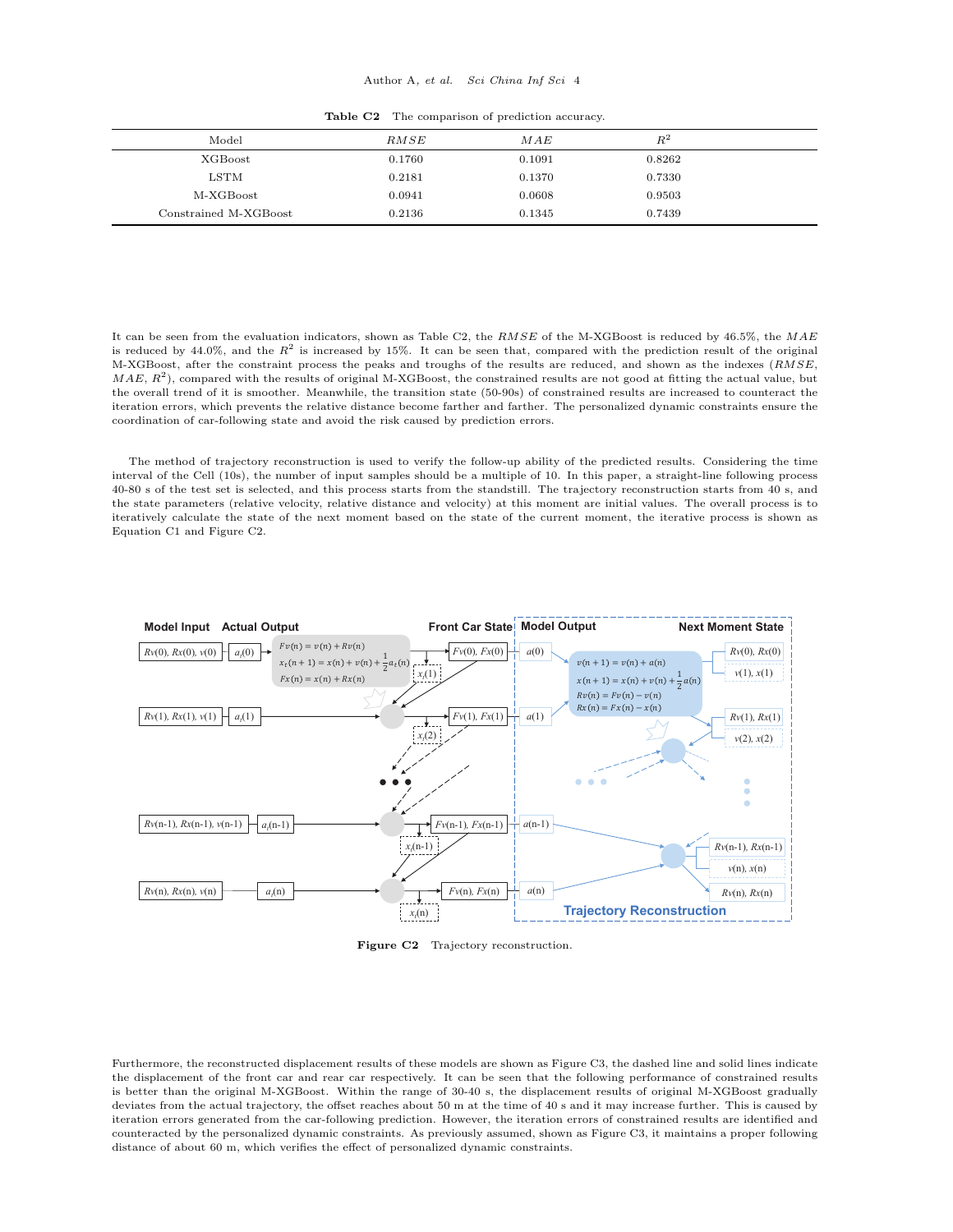

Figure C3 Reconstructed displacement.

The iteration parameters of the trajectory reconstruction [\[5\]](#page-6-2) are shown in Figure C4. In the acceleration phase between 6 s and 28 s, as shown in Figure C4, the response of constrained results is slow, but there is a steady trend. After the time of 28 s, the deviation of original M-XGBoost results and actual value increases gradually, while the constrained M-XGBoost model achieves a 60 m following distance. It can be seen that the personalized dynamic constraints ensure the stable of car-following process. Compared with the original M-XGBoost, although the constrained results have some offset with the actual value, it improves the accuracy of trajectory tracking. Also these results reflect a different driving style (following distance 60 m) from the actual value (following distance 30 m), which achieves the switching of driving styles based on the M-XGBoost model trained by a small data set.



Figure C4 The comparison of reconstructed parameters.

Shown as Figure C4, the constrained results reached the first peak at 16 s, then the offset between the constrained results and actual value gradually decreases, eventually overlapping with the real value because of the delay. Also, after the time of 16s, in order to catch the actual value, the constrained model needs to increase its velocity quickly, but limited by the constraint of maximum jerk. Except for the delay, the whole process basically accords with the driver behavior. This phenomenon is more intuitively represented in the parameter of jerk [\[6\]](#page-6-3), shown as Figure C5, and the comparison of these models are shown as Table C3.



Figure C5 Reconstructed jerk.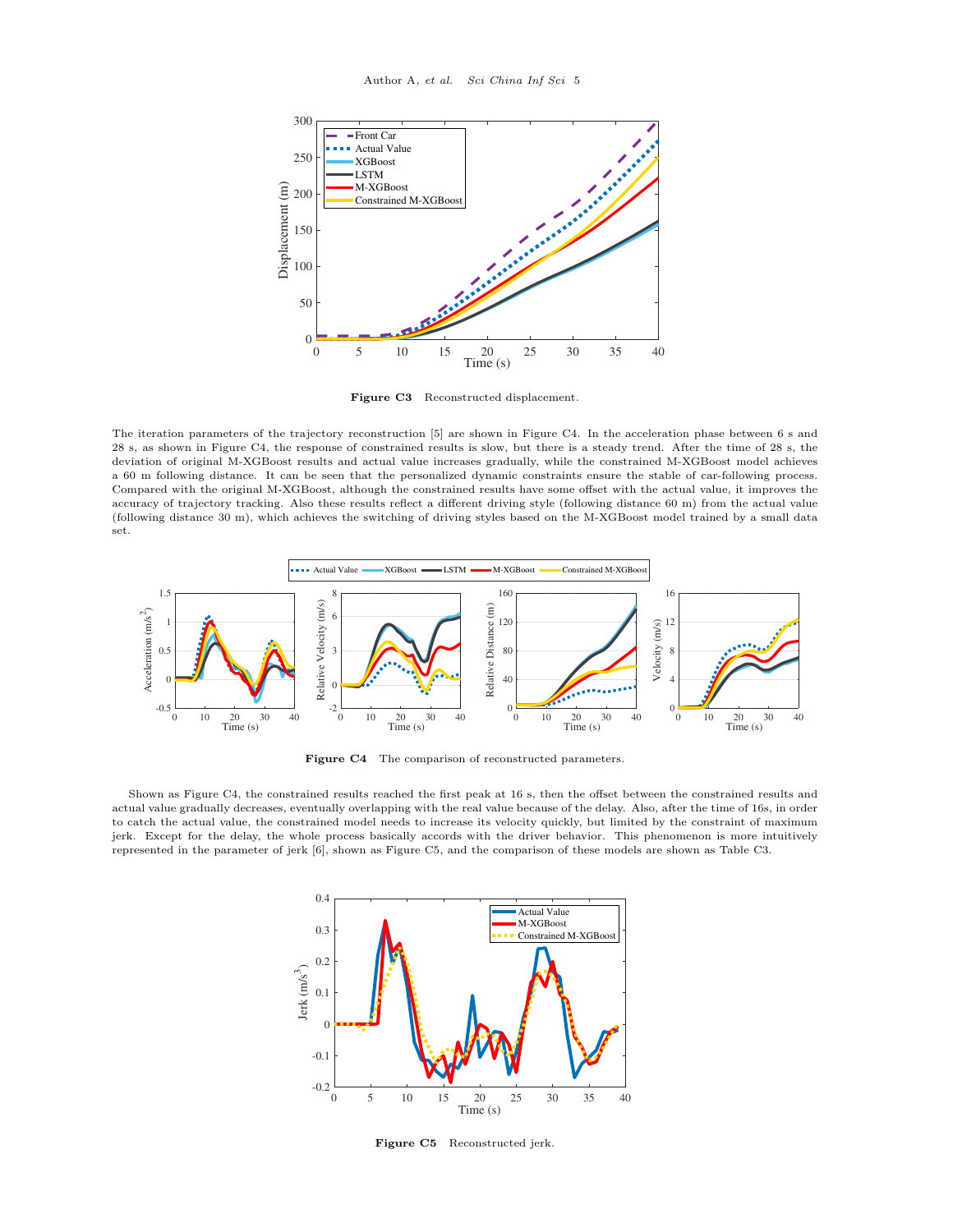Table C3 Evaluation indexes of the reconstructed jerk.

| Model                 | Absolute Mean | $3+$   | $\mathbf{v}$ | Mean   | Variance |
|-----------------------|---------------|--------|--------------|--------|----------|
| Actual Value          | 0.1035        | 0.3240 | $-0.1703$    | 0.0021 | 0.1316   |
| original M-XGBoost    | 0.0887        | 0.3300 | $-0.1862$    | 0.0017 | 0.1194   |
| Constrained M-XGBoost | 0.0778        | 0.2437 | $-0.1236$    | 0.0056 | 0.0982   |

It can be found from the Mean and the Variance of Table C3, the personalized dynamic constraints reduce the sharp changes of the jerk and make the following performance of M-XGBoost smoother. Although the constrained results have some offsets with the actual value, it can achieve the car-following goal set by constraints and reflect a better performance of car-following.

Generally, radical drivers and novice drivers consume more fuel than the ordinary drivers for the same displacement, which is mainly related to the sharp acceleration and deceleration during the driving. In order to verify the fuel consumption of the original M-XGBoost model and constrained M-XGBoost model, the energy consumption of the models are equivalent to the superposition of instantaneous power consumption from tires, the expression is shown as follows.

$$
P_e = \frac{1}{\eta T} (mgfv + mgiv + \frac{C_D Av^3}{1.63} + \zeta mva)
$$
 (C1)

This formula ignores the effect of slope on fuel consumption, the road slope coefficient  $i$  is 0. The remaining parameters are set according to the Table C4. Among them, the m is the weight of vehicle, q is the acceleration of gravity,  $v$  is the current velocity, a is the current acceleration, A is the windward area,  $\eta_T$  is the transmission efficiency, f is the coefficient of rolling resistance,  $\zeta$ is the correction coefficient of rotating mass and  $C_D$  is the coefficient of air resistance.

| Table C4 |  |  | Vehicle parameters. |
|----------|--|--|---------------------|
|----------|--|--|---------------------|

| Parameter        | Value | Unit                     |  |
|------------------|-------|--------------------------|--|
| m                | 1580  | k g                      |  |
| $\boldsymbol{g}$ | 9.8   | $m/s^2$                  |  |
| А                | 1.8   | m <sup>2</sup>           |  |
| $\eta_T$         | 0.8   |                          |  |
|                  | 0.015 | ٠                        |  |
| $C_D$            | 0.3   | ۰                        |  |
|                  | 1.1   | $\overline{\phantom{a}}$ |  |

Based on the instantaneous power of driving, the fuel consumption of 0-40 s in this part can be calculated according to the Formula shown as follows. E is the total energy consumption and  $P_t$  is the instantaneous power at time t. The relationship between the displacement and the energy consumption of models in 40 second is shown in Figure C6. It can be seen that the following performance of constrained M-XGBoost model is better than the original M-XGBoost in the case of consuming same amounts of energy.

$$
E = \sum_{t=1}^{n} P_t t \tag{C2}
$$



Figure C6 The relationship between energy consumption and the displacement.

#### References

- <span id="page-5-0"></span>1 Friedman J H. Greedy Function Approximation: A Gradient Boosting Machine. Ann Stat, 2001, 29(5): 1189-1232
- <span id="page-5-1"></span>2 Yu X, Liu L. Leader-follower formation of vehicles with velocity constraints and local coordinate frames. Sci China Inf Sci, 2017, 60(07): 81-95